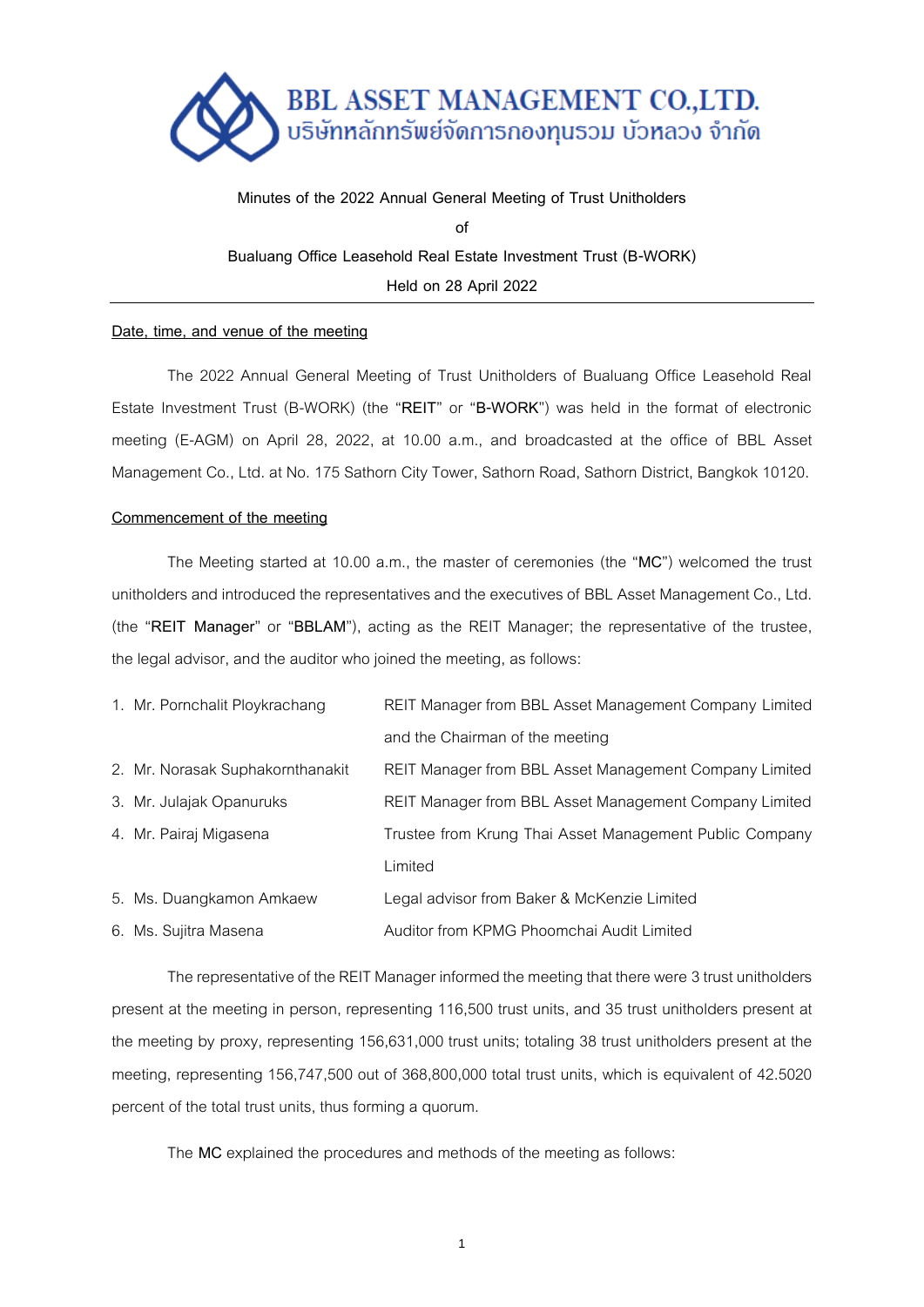

1. Unitholders and proxies are granted access to the electronic meeting (E-AGM) throughout the meeting. Should any unitholders and proxies have troubles accessing or attending E-AGM via electronic methods, unitholders and proxies may raise such issues via chat channels or by contact directly to the OJ International Company Limited;

2. The meeting will consider agendas according to the items listed in the notice to attend the unitholders meeting in a respective order, the detail of which is set out in the Invitation to Attend the 2022 Annual General Meeting of Trust Unitholders;

3. All of which agendas are placed only for the acknowledgement of unitholders, which requires no resolution;

4. Where agenda has been presented to the meeting, there will be a Q&A session. In the event that unitholders and proxies have inquires during the meeting, the unitholders or proxies shall provide their names and last names, for the purpose of recording for the preparation of the minutes of the meeting of unitholders. To raise questions during such session, unitholders and proxies may proceed via chat channels or via audio channels. In the latter case, unitholders and proxies must raise their hands before speaking and must turn-off their microphone after the discussion is over; and

5. The REIT Manager reserves its rights to consider answering or clarifying on question that is related to the presented agenda. Should any questions be relevant to that of other agenda, the meeting will consider clarifying during the presentation of such relevant agenda. Should any question be unrelated to any of the proposed agenda, the REIT reserves its rights to consider clarifying after the meeting is closed.

The Chairman declared the meeting open.

The **MC** stated that the meeting will consist of 7 agendas as follows:

- Agenda 1: To consider and acknowledge the Minutes of the 2021 Annual General Meeting of Trust Unitholders of Bualuang Office Leasehold Real Estate Investment Trust;
- Agenda 2: To consider and acknowledge the operating results for the year 2021;
- Agenda 3: To consider and acknowledge the financial statements for the year ended December 31, 2021;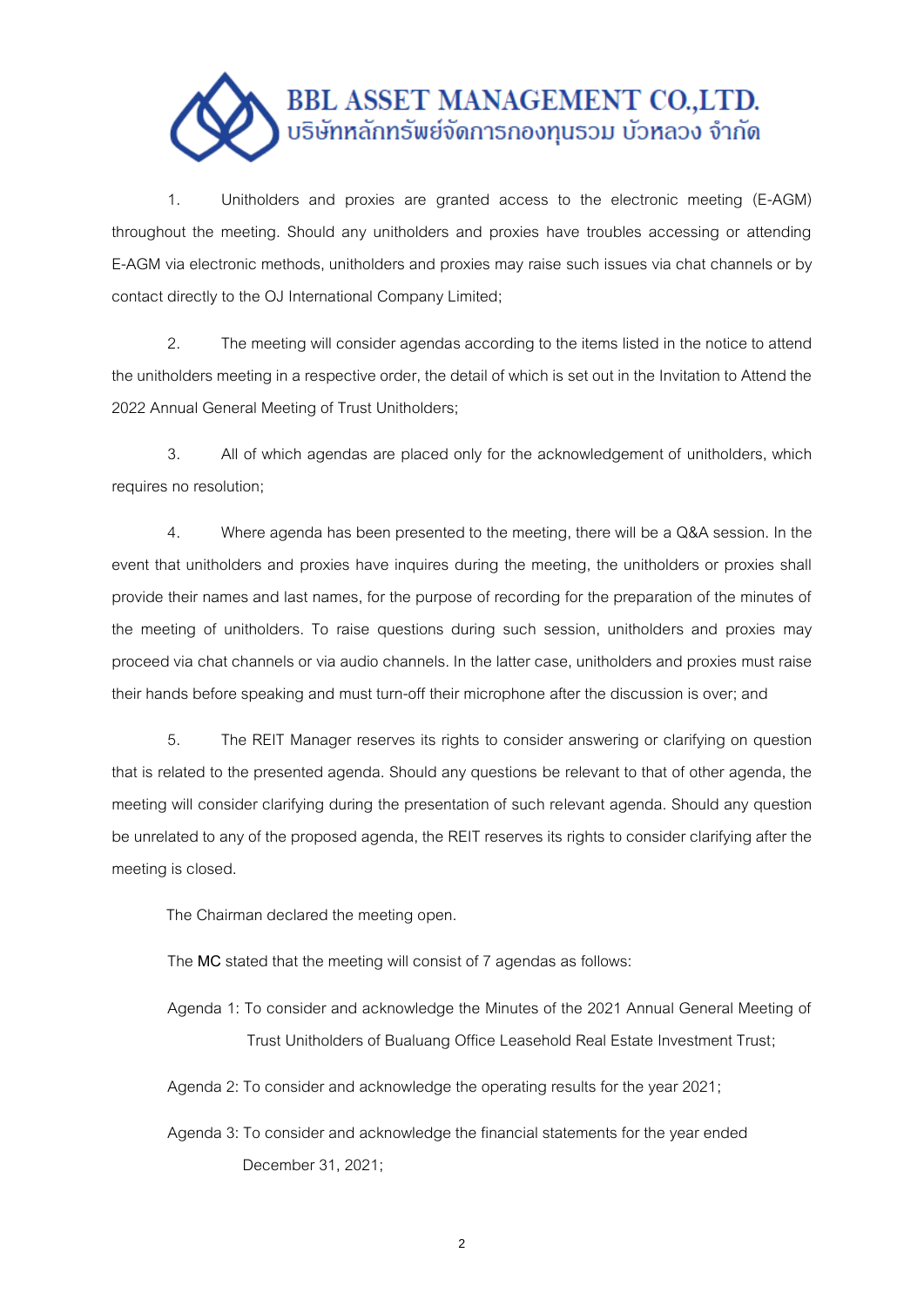

- Agenda 4: To consider and acknowledge the proceeds distribution to the trust unitholders for the fiscal year ended on December 31, 2021;
- Agenda 5: To consider and acknowledge the appointment of the auditors and the determination of the auditors' remuneration;

Agenda 6: To consider and acknowledge the progression of the REIT's acquisition of the additional asset (No. 1); and

Agenda 7: Other matters (if any).

The MC further informed the meeting that agenda items 1-6 are only for the acknowledgement, which requires no resolution.

# **Agenda 1: To consider and acknowledge the Minutes of the 2021 Annual General Meeting of Trust Unitholders of Bualuang Office Leasehold Real Estate Investment Trust**

**Mr. Julajak Opanuruks, a representative of the REIT Manager,** informed the meeting of the Minutes of the 2021 Annual General Meeting of Trust Unitholders of Bualuang Office Leasehold Real Estate Investment Trust (B-WORK) to the Trust Unitholders with the details as follows:

The 2021 Annual General Meeting of Trust Unitholders of Bualuang Office Leasehold Real Estate Investment Trust (B-WORK) held on April 27, 2021, at 13.30 hours, via an Electronic Meeting (E-AGM) method. At the start of the meeting, there were 4 trust unitholders presented at the meeting in person, representing 251,400 trust units, and 44 trust unitholders presented at the meeting by proxy, representing 230,778,000 trust units: totaling 48 trust unitholders in attendance at the meeting, representing 231,029,400 out of 368,800,000 total trust units, representing 62.6435 percent of the total trust units, thus forming a quorum. The details of the resolution of each agenda are as follows:

- Agenda 1: To consider and acknowledge the summary of key matters in the form of questions and answers, which allows trust unitholders to submit questions related to the 2020 annual report of Bualuang Office Leasehold Real Estate Investment Trust (B-WORK) in substitution of convening 2020 Annual General Meeting of Trust Unitholders
- Agenda 2: To consider and acknowledge the performance for the year 2020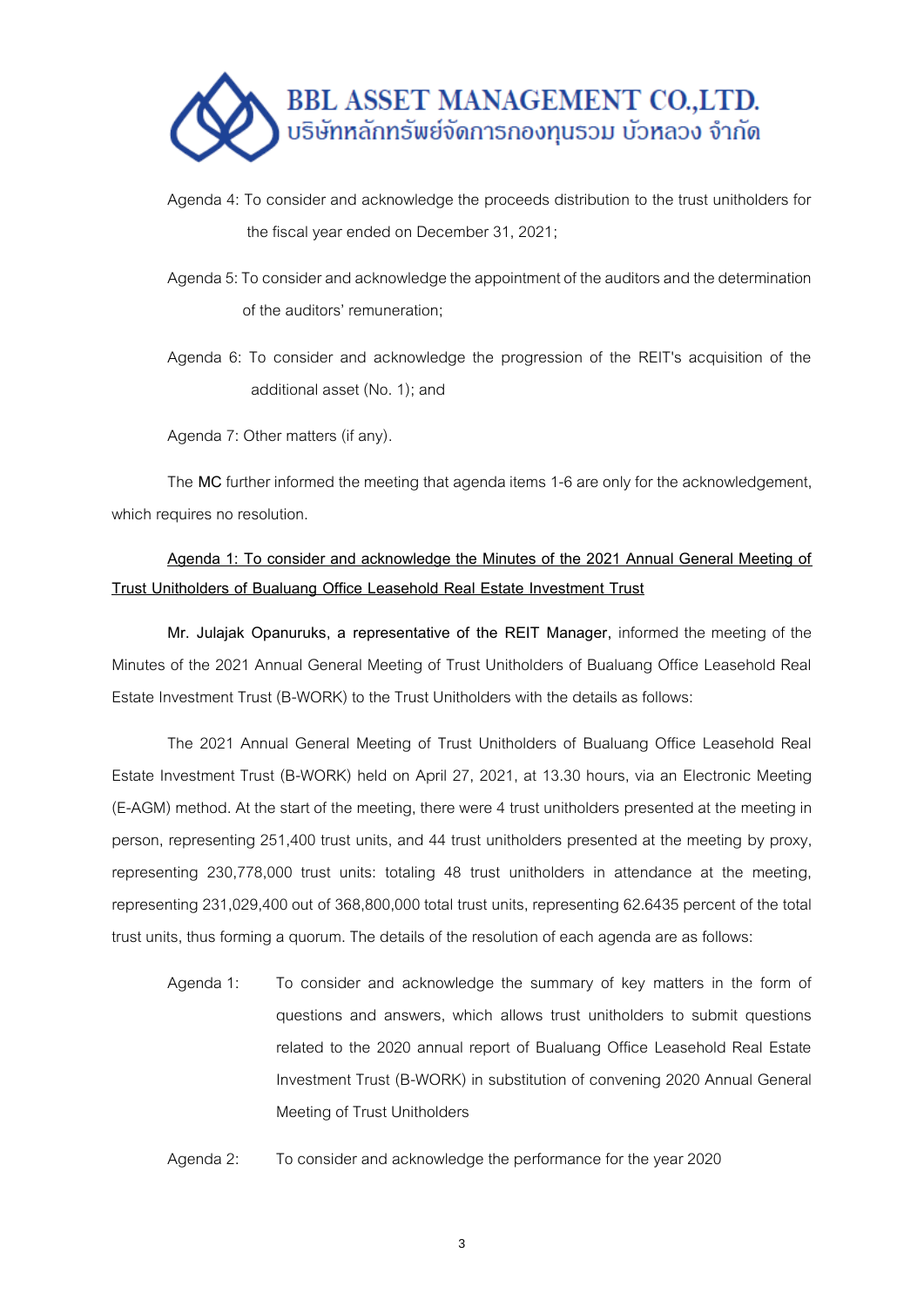

- Agenda 3: To consider and acknowledge the financial statements for the fiscal year ended on 31 December 2020
- Agenda 4: To consider and acknowledge the proceeds distribution to the trust unitholders for the fiscal year ended on 31 December 2020
- Agenda 5: To consider and acknowledge the appointment of the auditors and the determination of the auditors' remuneration
- Agenda 6: To consider and approve the REIT's acquisition of the additional assets (No. 1)
- Agenda 7: To consider and approve the REIT's first capital increase through issuance and offering for sale of up to 86,500,000 additional trust units for the acquisition of the additional assets (No. 1)
- Agenda 8: To consider and approve the offering method and allotment method of the additional trust units to be issued and offered for sale in the first capital increase, and the listing of the additional trust units as listed securities on the Stock of Exchange of Thailand
- Agenda 9: To consider and approve the REIT's long-term/short-term loan of not exceeding THB 1,000 million for acquisition of the additional assets (No. 1), payment of the relevant costs and expenses, and/or to be used as the REIT's working capital, which may constitute connected transaction between the REIT and the related person of the REIT Manager, and the REIT's delivery of collateral required for the loan
- Agenda 10: To consider and approve the REIT's issuance and offering for sale of the debentures totaling up to THB 1,920 million for acquisition of the additional assets (No. 1), payment of the relevant costs and expenses, loan repayment, and/or to be used as the REIT's working capital, and the REIT's delivery of collateral required therefor
- Agenda 11: To consider the amendment to the trust deed to align with the acquisition of the additional assets and the first capital increase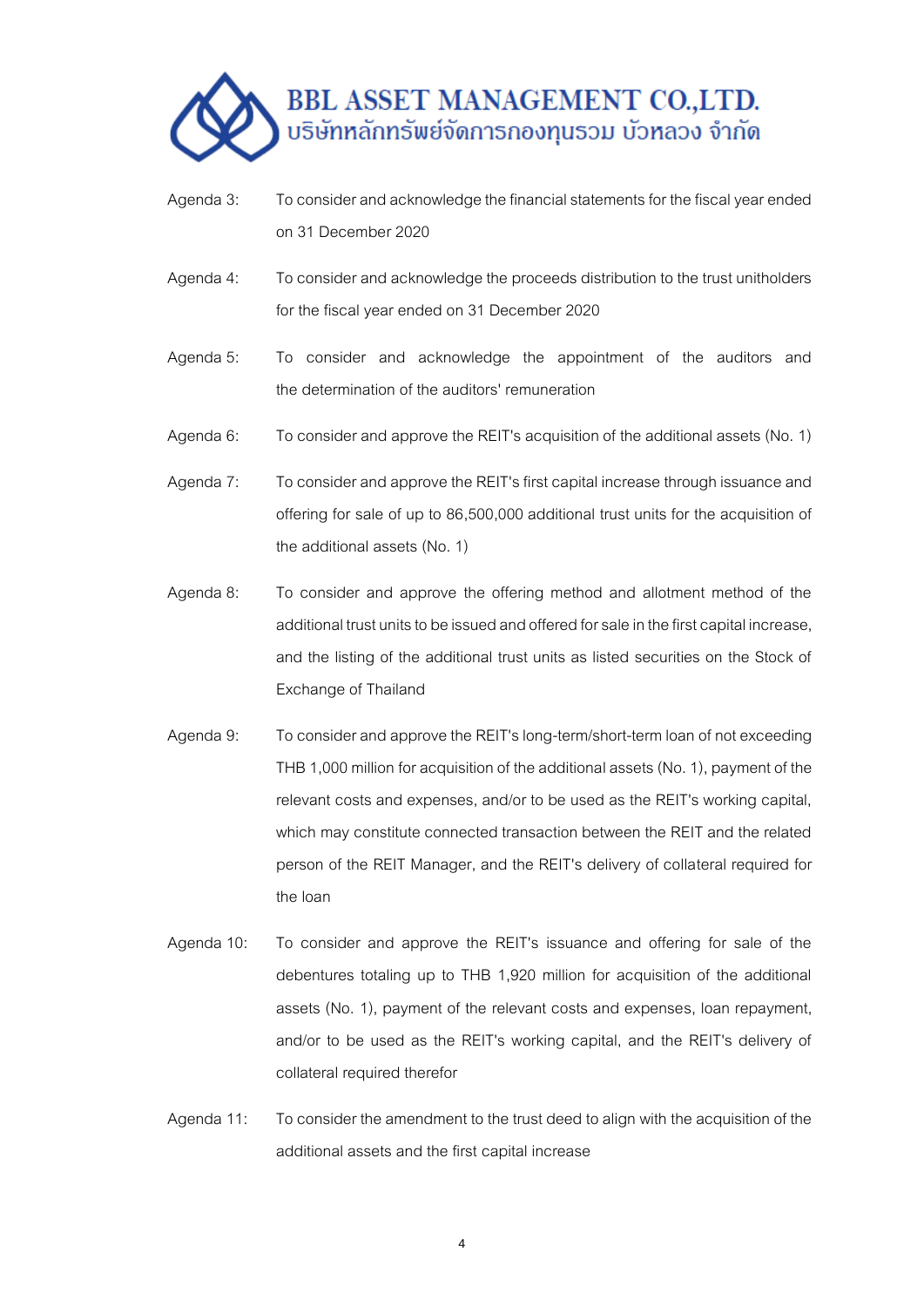

Agenda 12: Other business (if any).

The Minutes of the 2021 Annual General Meeting of Trust Unitholders of B-WORK are in accordance with the information disclosed in the digital platform of the Stock Exchange of Thailand on May 12, 2021, and the Minutes of the 2021 Annual General Meeting is as appeared in Attachment 1 which has been delivered to the Trust Unitholders along with this Report.

# REIT Manager's opinion:

The REIT Manager deemed it appropriate that the Minutes of the 2021 Annual General Meeting of Trust Unitholders of Bualuang Office Leasehold Real Estate Investment Trust (B-WORK) be delivered to the trust unitholders for an acknowledgement.

## Trustee's opinion:

The **MC** shared with the meeting the trustee's opinion that the Minutes proposed in this Agenda are in accordance with the information disclosed in the digital platform of the Stock Exchange of Thailand on May 12, 2021.

# Resolution:

None.

The **MC** invited the meeting to ask questions. Since nobody had any questions, the **MC**  proceeded to the next agenda item.

## **Agenda 2: To consider and acknowledge the operating results for the year 2021**

**Mr. Julajak Opanuruks, a representative of the REIT Manager,** explained to the meeting regarding the management structure of the REIT, the current core assets of the REIT, existing loans and liabilities, the proceeds distribution policy, and the summary of the performance of B-WORK for the previous year. In summary, B-WORK had the total revenue of THB 579.83 millionand the total expenses of THB 255.68 million, constituting the REIT's net investment income of THB 324.15 million. In addition, there were the total net profits on investments of THB 43.68 million, which was mainly due to net gain on revaluation of investment in leasehold properties, accounted as a new fair value from an independent appraiser, resulting in an increase in net assets from operations of THB 367.84 million.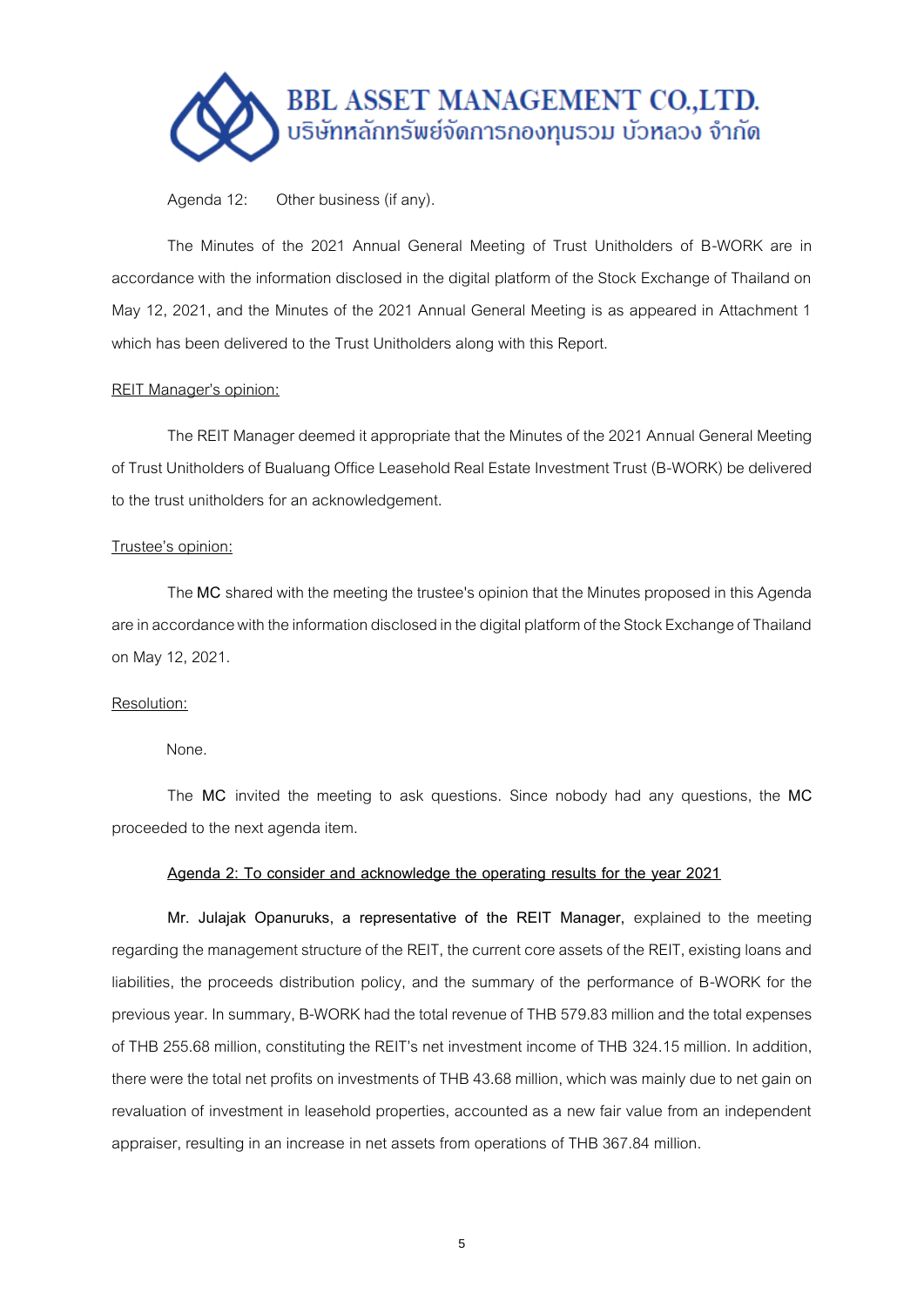

## REIT Manager's opinion:

The REIT Manager deemed it appropriate to report the operating results for the year 2021 to the trust unitholders for an acknowledgement. This is in accordance with the specifications in the Trust Deed and the criteria of the Office of Securities and Exchange Commission, which specifies that the REIT Manager must inform the trust unitholders regarding the REIT's operating results for the previous fiscal year.

# Trustee's opinion:

The **MC** shared with the meeting the trustee's opinion that the performance of the REIT is as presented by the REIT Manager, which suggested that the REIT can still operate as usual. The Trustee has no observation on the operating results.

## Resolution:

None.

The **MC** invited the meeting to ask questions.

**Mr. Julajak Opanuruks, a representative of the REIT Manager,** read the question raised by the trust unitholder which can be summarized as follows: what is the reason causing the decrease in total expenses of REIT by 3.1% YoY. **Mr. Julajak Opanuruks, a representative of the REIT Manager,**  explained that the causes of decrease in total expenses were from the decrease in costs of rental and services, mainly from the decrease in utility expenses due to work from home policy of tenants, and the decrease in finance costs, due to a reduction in Minimum Loan Rate (MLR).

Since nobody had any further questions, the **MC** proceeded to the next agenda item.

# **Agenda 3: To consider and acknowledge the financial statements for the year ended December 31, 2021**

**Mr. Julajak Opanuruks, a representative of the REIT Manager,** explained to the meeting that the statement of financial position and the statement of income as of 31 December 2021 of the REIT were prepared pursuant to the accounting standards, and were audited and certified by the auditor from KPMG Phoomchai Audit Ltd. The details are shown in the 2021 Annual Report, which was sent to the trust unitholders together with this invitation in a form of QR Code, which can be summarized below.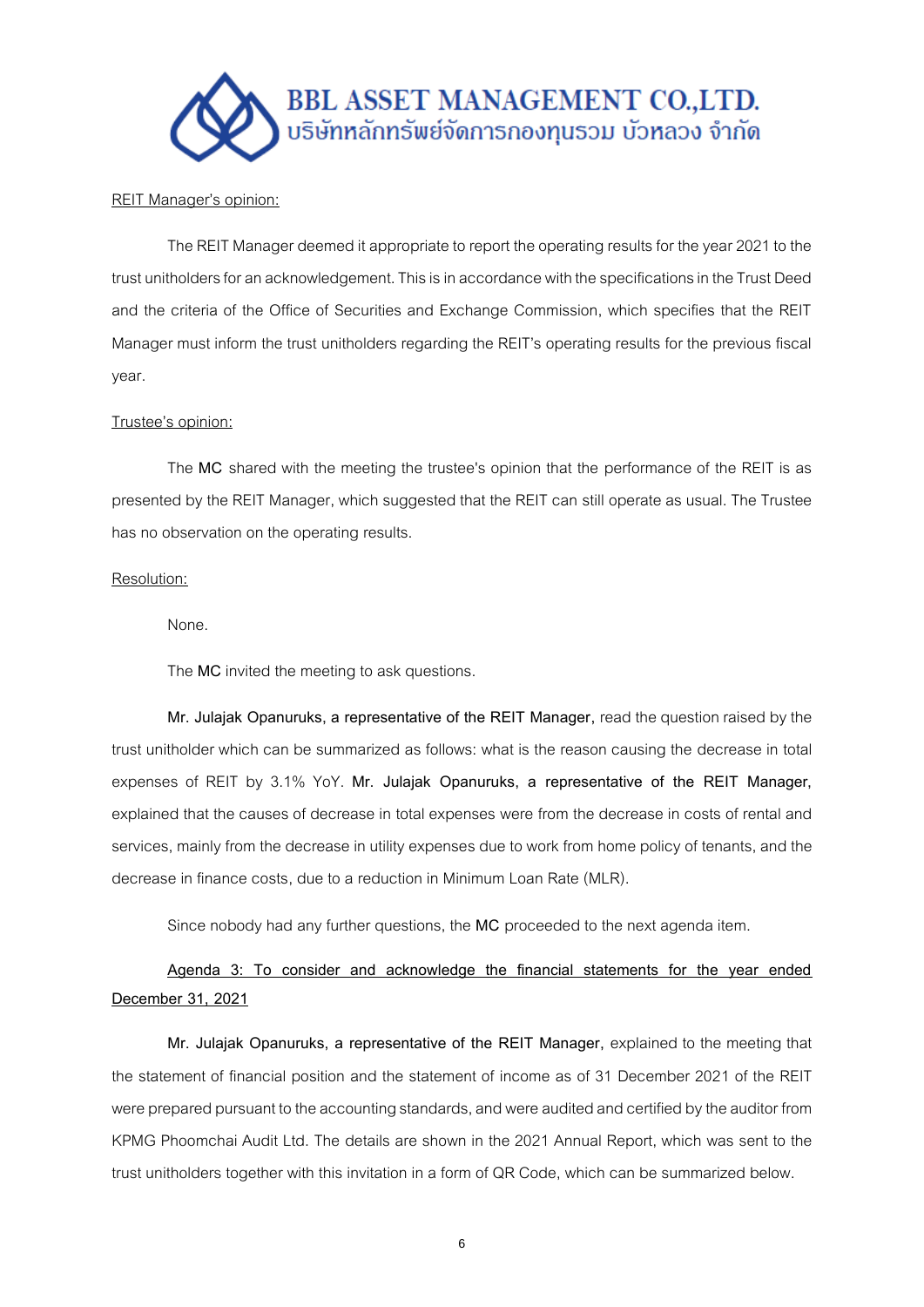

1. For the statement of financial position for the year ended 2021, B-WORK had total assets of approximately THB 5,067.00 million, total liabilities of approximately THB 1,138.36 million, net assets of approximately THB 3,928.64 million, and net asset value (NAV) per unit of THB 10.6525.

2. For the statement of income, B-WORK had total income of THB 579.84 million, total expenses of THB 255.68 million, net profits from investments of THB 324.15 million, total net gain on investments ofTHB 43.68 million. Therefore, as of the year ended 2021, there was a net increase in net assets resulting from operations of THB 367.84 million.

3. For the statement of cash flow for the year 2021, B-WORK had net cash flow from operating activities of THB 293.17 million, net cash used in financing activities of THB 327.58 million, resulting in net decrease in cash and cash equivalents of THB 34.41 million. When combining with existing cash and cash equivalents as at January 1, 2021, of THB 207.57 million, the REIT's total cash and cash equivalents as at December 31, 2021, would be THB 173.16 million.

## REIT Manager's opinion:

The REIT Manager deemed it appropriate to propose that the trust unitholders acknowledge the statement of financial position and the statement of income as of December 31, 2021, of the REIT, in order to comply with the criteria of the SEC Office which specifies that the REIT Manager must inform the trust unitholders of the financial position during the previous fiscal year. This must at least include the financial statements which the auditors audited and rendered their opinion on.

The REIT Manager opined that the statement of financial position and the statement of income as of December 31, 2021, of the REIT have been prepared correctly, completely, and sufficiently pursuant to the generally accepted accounting standards, and were audited and certified by the auditors.

## Trustee's opinion:

The **MC** informed the meeting of the Trustee's opinion that the financial statements provided by the REIT Manager were audited by the accountant certified by the SEC Office. The auditor's report of the financial statements is unconditional, which is in accordance with the criteria of the Notification of the Capital Market Supervisory Board re: Rules, Conditions and Procedures for Disclosure of Mutual Funds and Real Estate Investment Trusts or Infrastructure Trusts.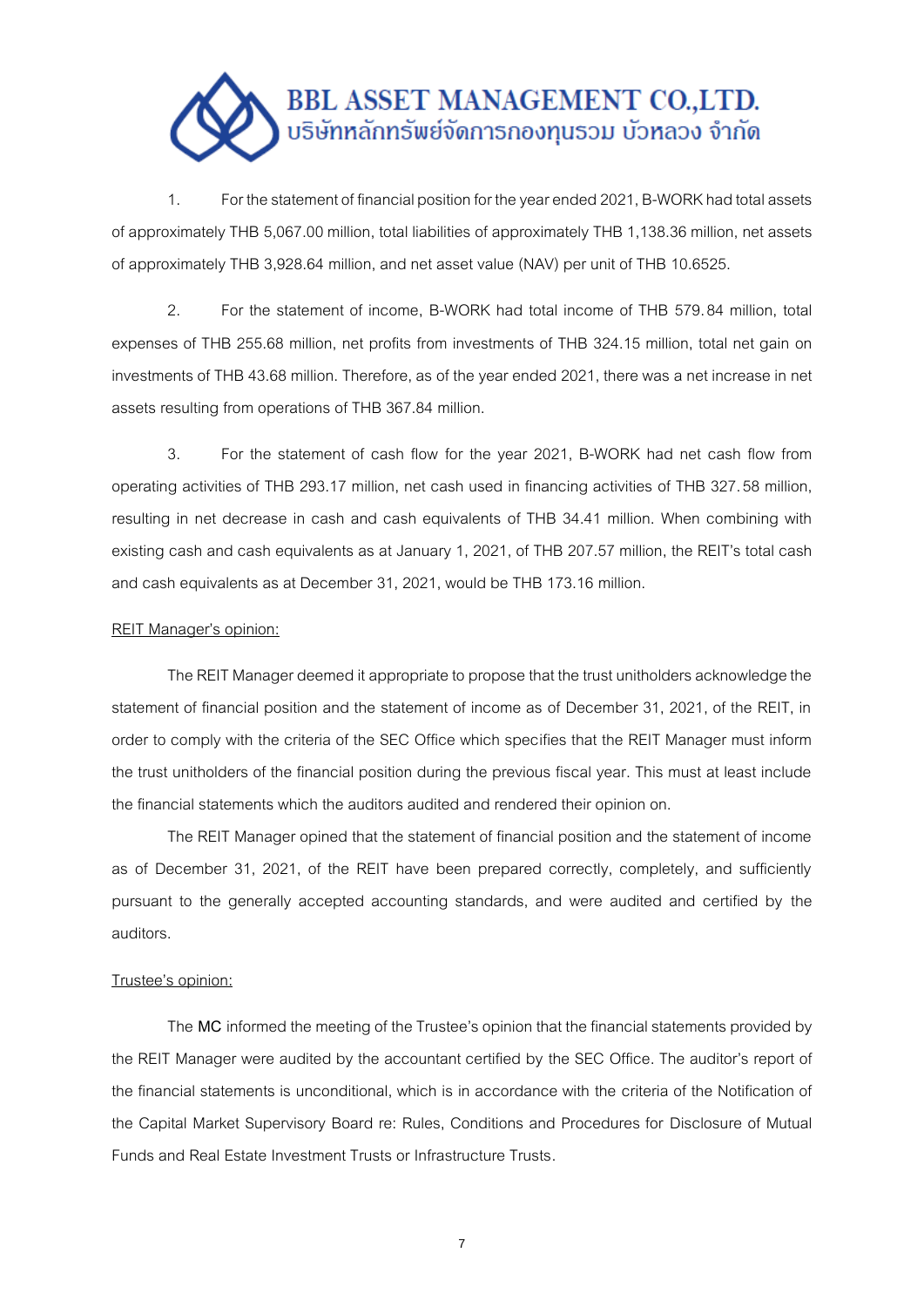

Resolution:

None.

The **MC** invited the meeting to ask questions. Since nobody had questions, the **MC** proceeded to the next agenda item.

# **Agenda 4: To consider and acknowledge the proceeds distribution to the trust unitholders for the fiscal year ended on 31 December 2021**

**Mr. Julajak Opanuruks, a representative of the REIT Manager,** informed the meeting of the facts and rationale that B-WORK has a policy to distribute proceeds of not less than 90 (ninety) percent of its adjusted profits of each fiscal year, in not less than 2 (two) distributions each year. The proceeds that will be distributed to the trust unitholders are divided into year-end distribution and interim distribution, which are in compliance with the criteria specified in the Trust Deed. B-WORK has announced the distribution of proceeds to the trust unitholders for the 2021 performance ended 31 December 2021, equivalent of THB 0.7825 per unit. The total distributed proceeds are THB 288.59 million which is equivalent of 90.40% of the adjusted profits. B-WORK had made fourteen proceed distribution since 2018. In the 2018, B-WORK had made the proceed distribution of THB 0.4834 per units. In 2019, the REIT had made the proceed distribution of THB 0.7558 per units. In 2020, B-WORK had made the proceed distribution of THB 0.7709 per units. In 2021, B-WORK had made the proceed distribution of THB 0.7825 per unit. The total proceed distribution is THB 2.7926 per unit since the establishment of B-WORK.

# REIT Manager's opinion:

The REIT Manager deemed it appropriate to inform the trust unitholders of the details of distributions proceed made to the trust unitholders for the fiscal year ended on December 31, 2021. The REIT Manager opined that the distributions proceed are in accordance with the Trust Deed and the policy to distribute proceeds declared in the registration statement for the offering of trust units of Bualuang Office Leasehold Real Estate Investment Trust (B-WORK) and related practices of the Securities and Exchange Commission.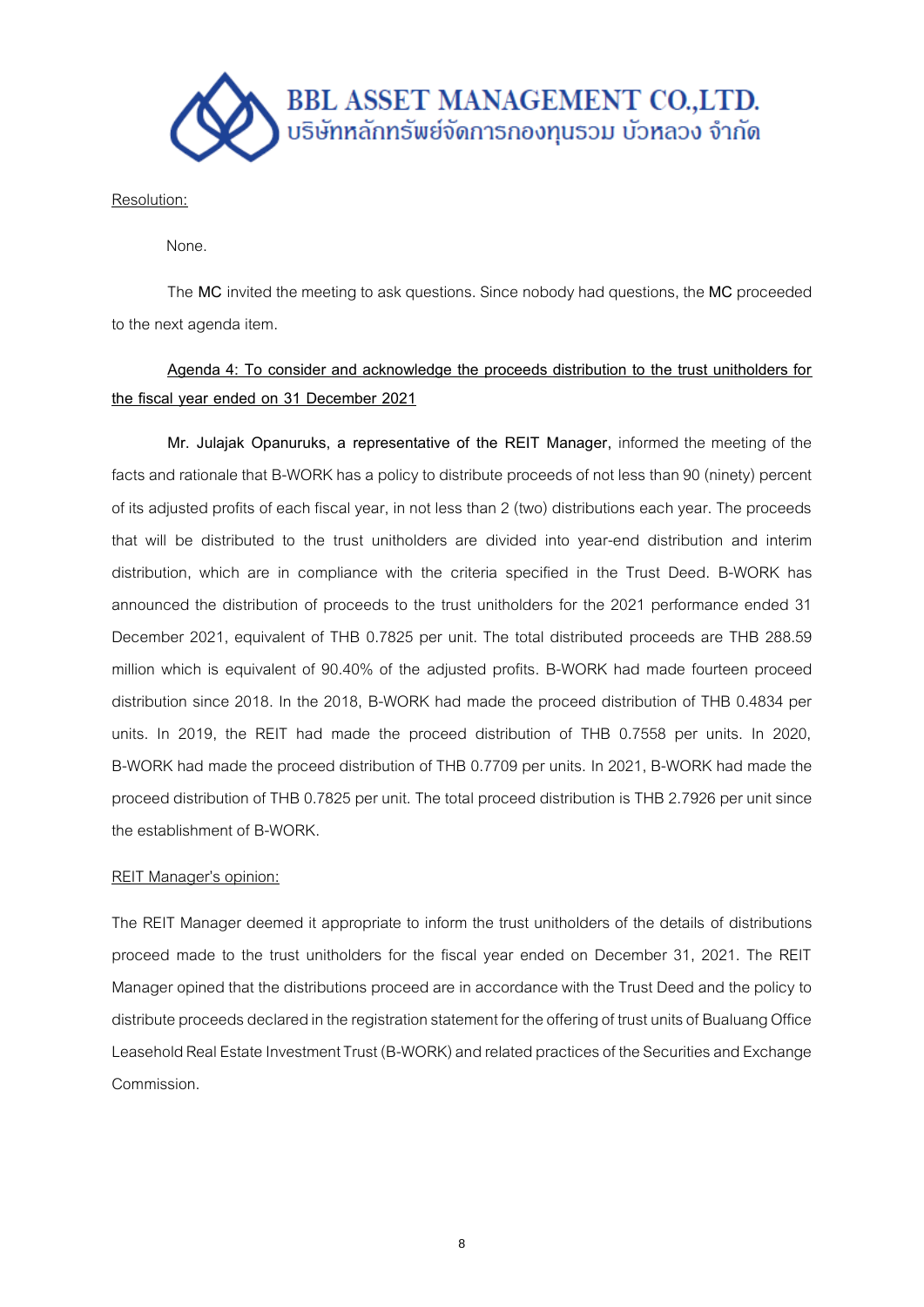

# Trustee's opinion:

The **MC** informed the meeting of the Trustee's opinion that the Trustee acknowledged the proceeds distribution as proposed by the REIT Manager.

# Resolution:

None.

The **MC** invited the meeting to ask questions.

Since nobody had questions, the **MC** proceeded to the next agenda item.

**Agenda 5: To consider and acknowledge the appointment of the auditors and the determination of the auditors' remuneration**

**Mr. Julajak Opanuruks, a representative of the REIT Manager,**explained the facts and rationale that the REIT Manager appointed the auditors from KPMG Phoomchai Audit Ltd., which is B-WORK's auditor for the fiscal year ended 31 December 2021, to be the auditor of B-WORK. The REIT Manager has considered and appointed the auditors based on their qualifications, quality of work, efficiency, and their independence as an auditor who has no conflict of interest in performing their duty as an auditor of B-WORK. The name of the auditors are:

| Ms. Sujitra Masena | Certified Public Accountant No. 8645; or |
|--------------------|------------------------------------------|
|                    |                                          |

- 2. Mrs. Munchupa Singsuksawat Certified Public Accountant No. 6112; or
- 3. Ms. Nareewan Chaibantad Certified Public Accountant No. 9219.

Any of the aforementioned auditors could audit and render opinion on the financial statements of the REIT. In the event that any of these auditors are not able to perform their duties, KPGM Phoomchai Audit Ltd. will provide another auditor of KPMG Phoomchai Audit Ltd. to audit and render opinion on the financial statements of the REIT instead of the aforementioned auditors.

For the auditors' remuneration, the remuneration of B-WORK's auditors for the year 2021 was THB 1,340,000. The remuneration of B-WORK's auditors for the year 2022 shall remain the same at THB 1,340,000. However, if the REIT acquires additional assets, there will be an additional auditors' remuneration of THB 310,000.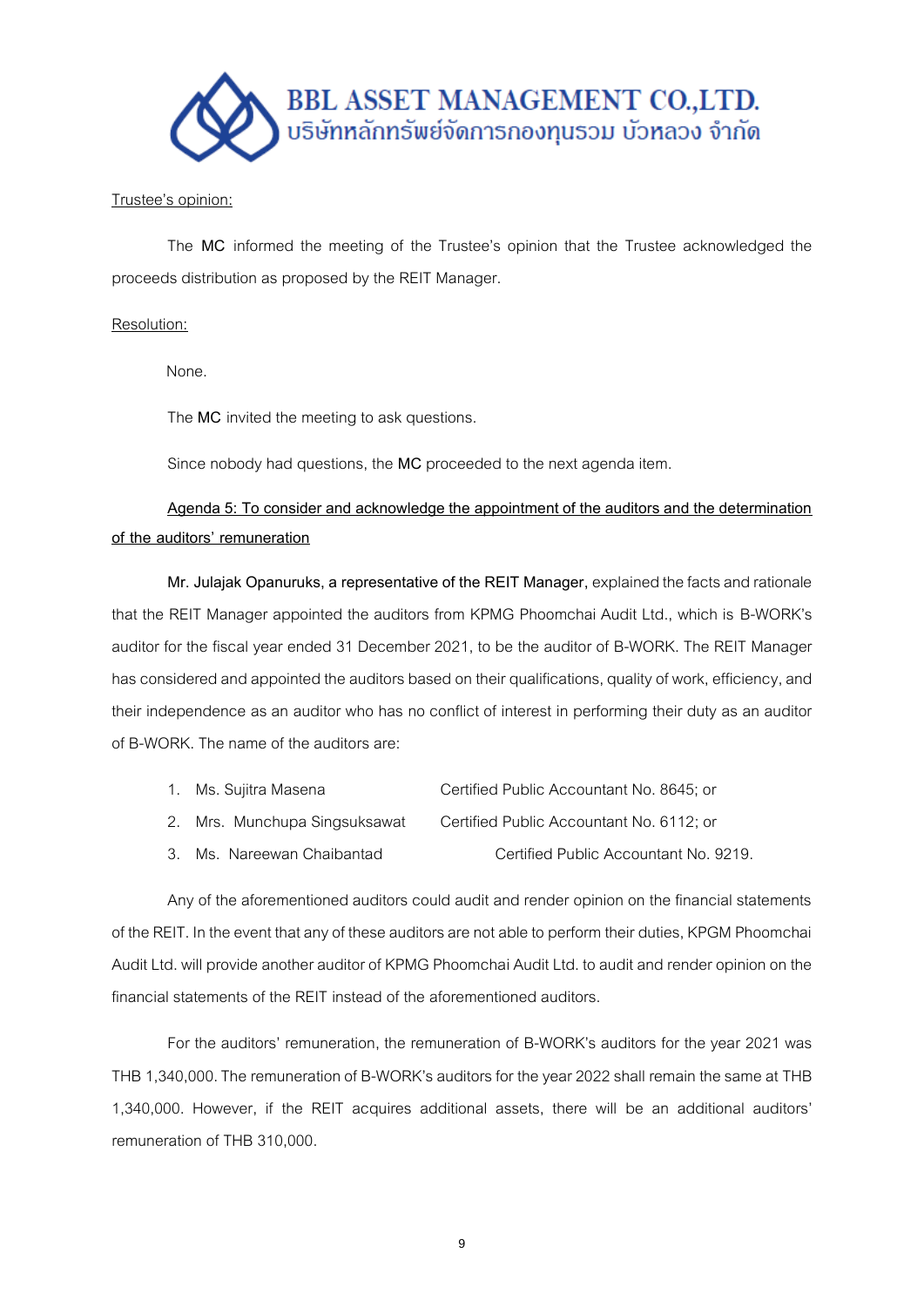

## REIT Manager's opinion:

The REIT Manager deemed it appropriate to inform the trust unitholders of appointing KPMG Phoomchai Audit Ltd. to be auditor of the REIT, and the auditors' remuneration for the fiscal year ended December 31, 2022, as proposed by the REIT Manager, in accordance with the criteria of the SEC Office which specifies that the REIT Manager must inform the trust unitholders of the appointment of the REIT's auditors and the determination of the auditors' remuneration. The REIT Manager opined that the mentioned auditors have been certified in accordance with the criteria of the SEC Office, perform their duties properly and have knowledge and expertise suitable for auditing and rendering opinion on the financial statements of the REIT. In addition, they do not have relationship with or interest in the REIT that would affects their independence in performing their duties.

# Trustee's opinion:

The **MC** informed the meeting of the Trustee's opinion that the appointment of the auditors is in compliance with the relevant laws. Therefore, the Trustee has no observation thereon.

#### Resolution:

None.

The **MC** invited the meeting to ask questions.

**Mr. Norasak Suphakornthanakit, a representative of the REIT Manager**, read a question from trust unitholder which can be summarized as follows: why does the REIT's remuneration of auditor seems to be higher than that of other real estate investment trusts for 30%? **Mr. Norasak Suphakornthanakit, a representative of the REIT Manager,** explained that each real estate investment trust has their own management structure which is independent of and unique from one another. During the hiring process, B-WORK has called the professional and top-tier auditor's firms to bid their work and remuneration which later found that the remuneration of KPMG Phoomchai Audit Ltd. appeared to be the best price. In which case, B-WORK has decided to engage KPMG Phoomchai Audit Ltd. as its auditor. For the clarification on why other real estate investment trusts' remuneration of auditor seem to be lower than B-WORK, the question would be out of the REIT Manager's ability to respond due to the differences in management structure as earlier mentioned.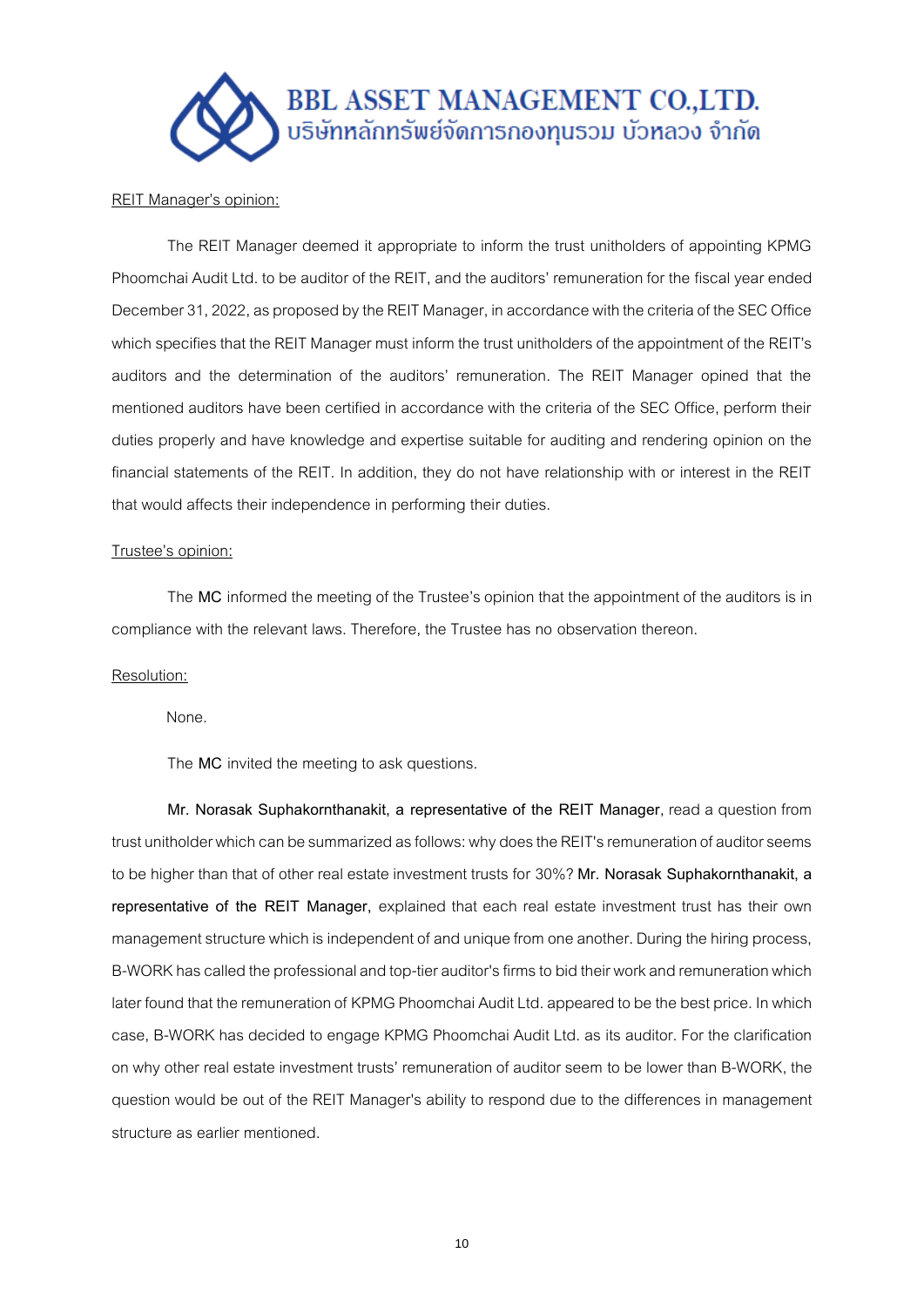

Since nobody had further questions, the MC proceeded to the next agenda item.

**Agenda 6: To consider and acknowledge the progression of the REIT's acquisition of the additional asset (No. 1)**

**Mr. Julajak Opanuruks, a representative of the REIT Manager,** stated that according to the resolution of trust unitholders from the 2021 Annual General Meeting of Trust Unitholders on April 27, 2021, resolved to approve the agenda regarding to the REIT's acquisition of the additional assets (No. 1). The details of the resolution are shown in the Minutes of the 2021 Annual General Meeting of Trust Unitholders of B-WORK as appeared in an **Attachment 1**, which has been delivered to the Trust Unitholders along with this Report.

The REIT Manager considered and deemed it appropriate to inform the trust unitholders of the progression of the REIT's acquisition of the additional asset (No. 1). The REIT Manager has submitted a public offering application to the Securities and Exchange Commission, and the application was effective on September 23, 2021 (the first date of counting the Filing). However, due to the epidemic situation of the Coronavirus Disease 2019 (COVID-19) that continues to spread which affects both economic situation and the office market situation. Currently, the situation is still uncertain, the REIT Manager, therefore, considered summiting the request for an extension of the offering period of the capital increase trust unit of Bualuang Office Leasehold Real Estate Investment Trust (No. 1) to the Securities and Exchange Commission for further 6 months (within September 28, 2022).

## REIT Manager's opinion:

The REIT Manager deemed it appropriate to inform the trust unitholders of the progression of the REIT's acquisition of the additional asset (No. 1), according to the resolution of trust unitholders from the 2021 Annual General Meeting of Trust Unitholders on April 27, 2021, resolved to approve the agenda regarding the REIT's acquisition of the additional assets (No. 1).

## Trustee's opinion:

The Trustee acknowledged the progression of the REIT's acquisition of the additional asset (No. 1) as proposed by the REIT Manager.

## Resolution:

None.